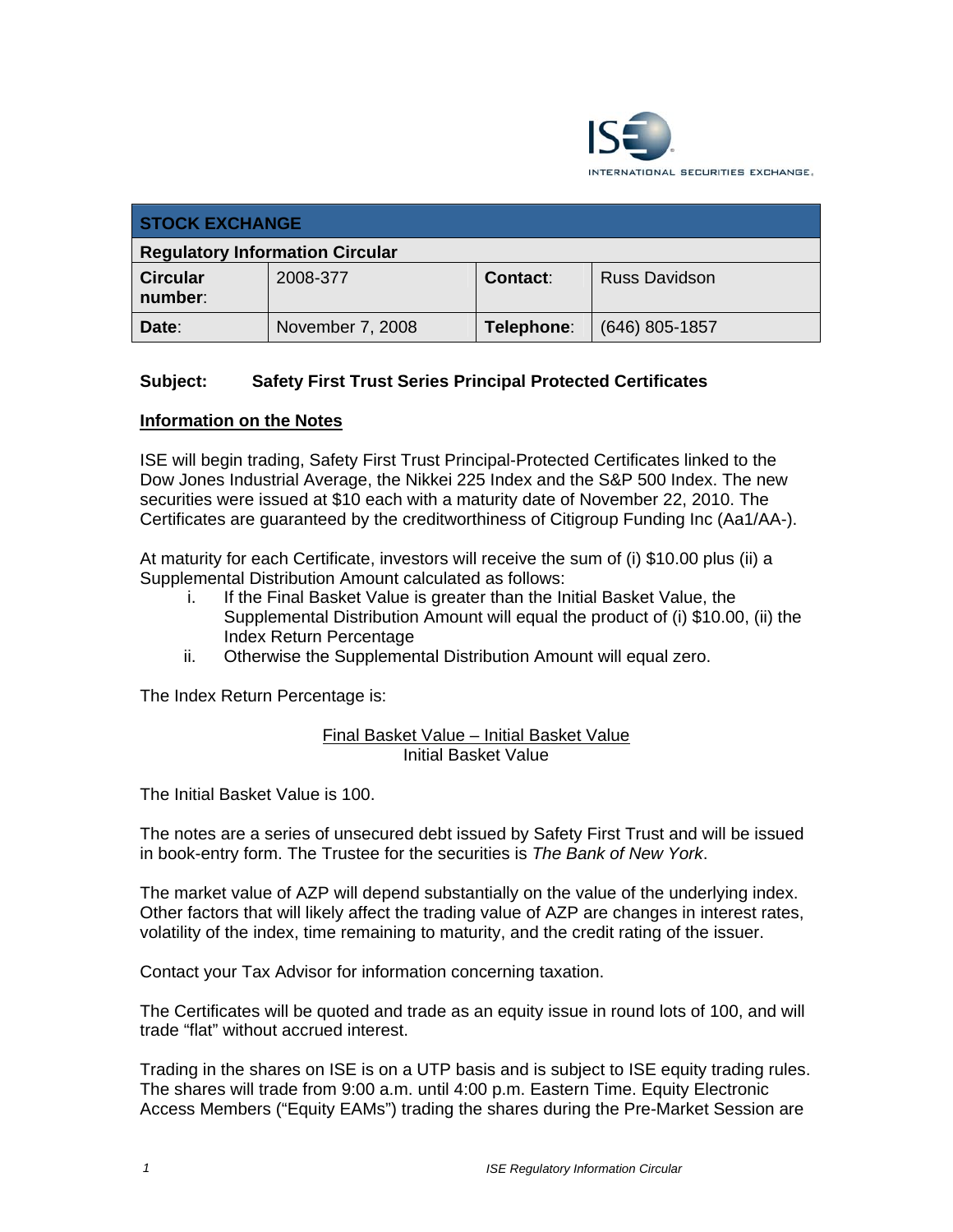exposed to the risk of the lack of the calculation or dissemination of underlying index value or intraday indicative value ("IIV"). For certain derivative securities products, an updated underlying index value or IIV may not be calculated or publicly disseminated in the Pre-Market hours. Since the underlying index value and IIV are not calculated or widely disseminated during Pre-Market hours, an investor who is unable to calculate implied values for certain derivative securities products during Pre-Market hours may be at a disadvantage to market professionals.

Equity EAMs also should review NASD Notice to Members 03-71 for guidance on trading these products. The Notice reminds members of their obligations to: (1) conduct adequate due diligence to understand the features of the product; (2) perform a reasonable-basis suitability analysis; (3) perform customer-specific suitability analysis in connection with any recommended transactions; (4) provide a balanced disclosure of both the risks and rewards associated with the particular product, especially when selling to retail investors; (5) implement appropriate internal controls; and (6) train registered persons regarding the features, risk and suitability of these products.

**This Regulatory Information Circular is not a statutory Prospectus. Equity EAMs should consult the Trust's Registration Statement, SAI, Prospectus and the Fund's website for relevant information.**